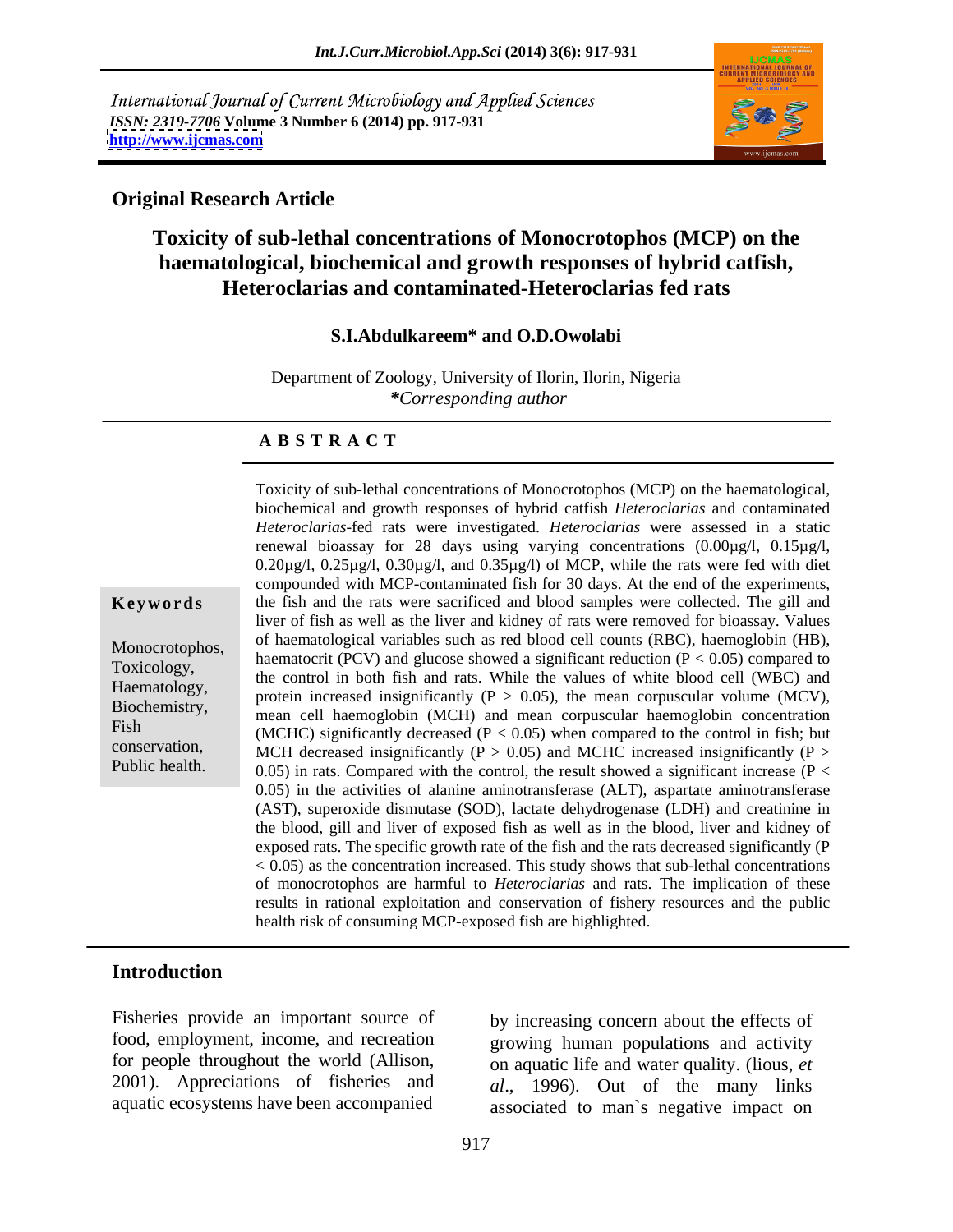other neighboring environment, pesticides Hybrid catfish, *Heteroclarias* exposed to are one group of toxic compounds linked to human use that have a profound effect on aquatic life and water quality (lious, *et* potential biomarkers to assess pollution by *al*., 1996). Among the commonest pesticides used by farmers is monochrotophos (MCP), it is an **Materials and Methods** organophosphate insecticide which is widely used on cotton, maize, sorghum, rice, sugarcane, vegetable and tobacco<br>nests (ACGI 1991) They have their way luveniles of *Heteroclarias* (average pests (ACGI, 1991). They have their way in to the water body as a result of runoff of the residue which is said to be highly hazardous and slightly harmful to fish. (WHO, 1986) .Water pollution by twara State, Nigeria and transported in nesticides is a serious problem in most plastic aquaria containing water from the pesticides is a serious problem in most aquatic fauna and flora and to a considerable extent man (Yaji and Auta, 2007). The realization of the polluting and potential public health effects of pesticides have therefore prompted a number of following day, and they were fed twice<br>studies on the toxicity of Monochrotophos daily at 8:00am and 4:00 pm with studies on the toxicity of Monochrotophos daily at 8:00am and 4:00 pm with<br>(MCP) on fishes Many works have been commercial feed (Copens 2 mm) at 4% of (MCP) on fishes. Many works have been carried out on biochemical parameters (Zikic,*et al.,*2001; Martinez and Colus, 2002; Achuba and Osakwe, 2003; Zang, *et al*., 2003; Zang, *et al.,* 2004; Simonato, *et al.,* 2006; Nwamba, *et al*., 2006 and Ugwu, *et al*., 2007; Soufy *et al*., 2007; Shalby, 2008) and on haematological parameters (Bhatia, *et al*., 2004; Kori- Siakpere *et al.,* 2006, 2007; Patnaik and Patra, 2006; Yaji and Auta, 2007; Kori Siakpeere and Ubogu, 2008; Sumonu and Oyelola 2008; and mortality. The physical and the

Monocrotophos (MCP) on *Heteroclarias*  are scanty. Also, little information is currently available about the toxicity of MCP on man who consumes fish harvested from water bodies polluted by this toxicant.The aim of this study was to Based on the result of the range finding investigate the haematological, test carried out by Adesida, 2009. Zero

toxicant, monocrotophos and contaminated Heteroclarias-fed rats as this toxicant.

# **Materials and Methods**

# **Experimental set up (fish)**

Bunmi, 2010; Owolabi, 2011) of African fish, by monitoring the swimming and cat fish and rats. Amongst these, reports feeding activities (USEPA, 1996), Feeding on potential toxic effects of was stopped 24 hours before the Juveniles of *Heteroclarias* weight 57.9 g  $\pm$  20.75) and average lengths  $20.1g \pm 0.12$ ) were obtained from a commercial fish hatchery in Ilorin, Kwara State, Nigeria and transported in plastic aquaria containing water from the hatchery to the laboratory. The fish were not fed throughout the day due to stress which may prevent easy digestion and cause mortality. Feeding commenced the following day, and they were fed twice daily at 8:00am and 4:00 pm with commercial feed (Copens 2 mm) at 4% of initial body weight (Meyer, *et al.,* 1993).The hatchery water was replaced by chlorine free bore-hole water and the fish were kept in large tank of 1,200 liter capacity at  $24\degree$ C and acclimatized to  ${}^{0}C$  and acclimatized to laboratory conditions for 14 days. Prior to experiments, the water was kept oxygen saturated with aerators. Unconsumed feed and faecal wastes were removed and water was renewed every three days to reduce pollution and the risk of disease outbreak behavioural changes were observed in the commencement of the experiment (USEPA 1996).

## **Experimental Fish and treatments**

biochemical, and growth responses of point three milliliter (O.35 ml) of MCP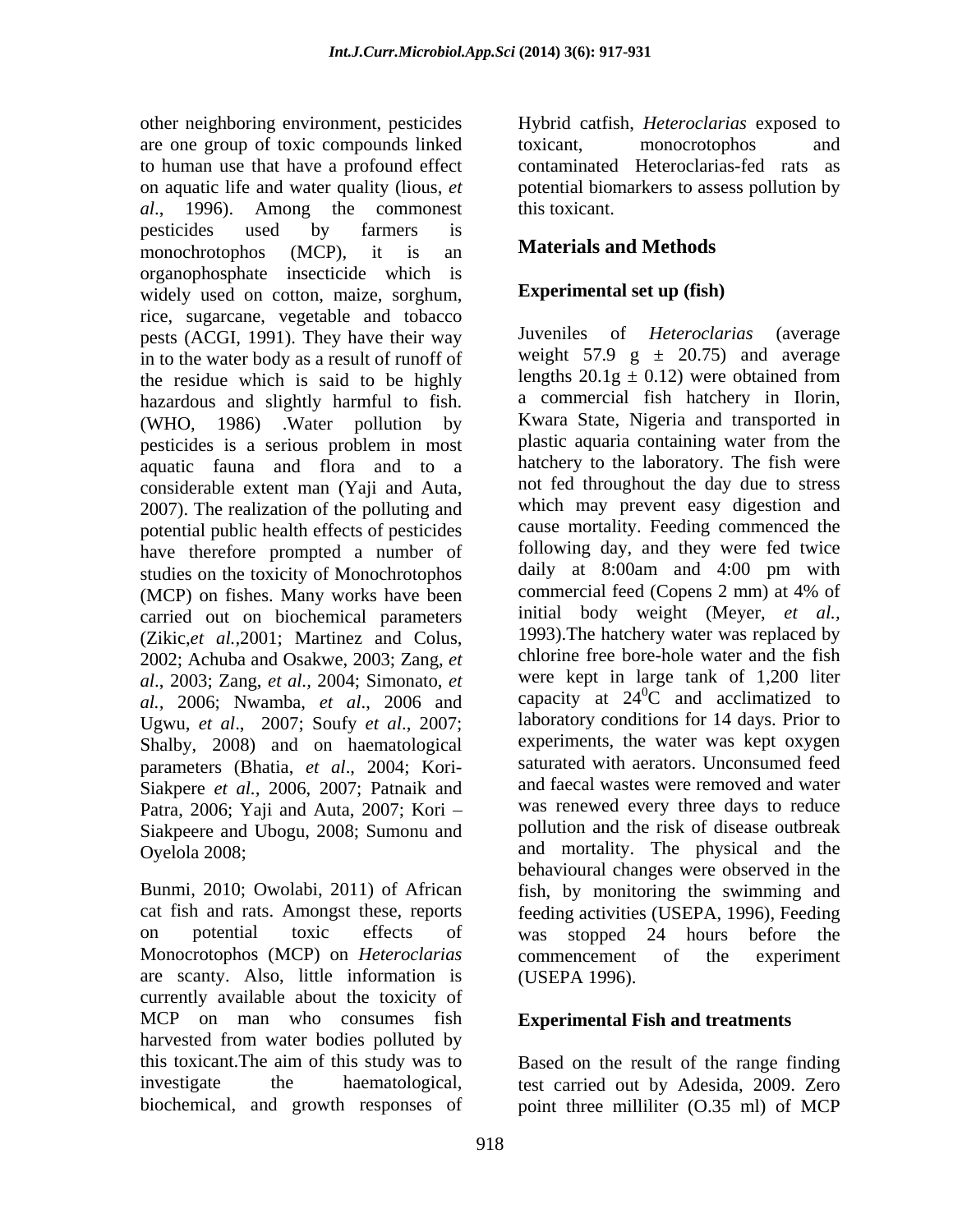was introduced into 30 liters of borehole made into pellets by pelleting machines to water and mixed thoroughly to make a stock solution of 3.5 µg/L, of this, five different concentrations (0.35 µg/L 0.30  $\mu$ g/L 0.25  $\mu$ g/L 0.20  $\mu$ g/L and 0.15  $\mu$ g/L) were measured and each was introduced Sixty (60) rats (*Rathus norvegicus)* with into ten liters of water in fifteen aquaria. an average weight of  $63.22 \pm 5.77$  were Fish were randomly divided into six groups of 10 fish each. One group served the Department of Zoology, University of as control while the remaining five groups were exposed into the five measured concentrations. The experiment was set in for 14 days prior to study start. After the triplicate, of which one set served as the acclimatation period, the rats were real experiment, while the remaining two stratified by weight and randomized into sets served as the replicates. ( Pathirantne, dosed and control groups. The animals 1999). The fish were fed once in a day were grouped into six with each group with (Copens 3 mm) at 4% of their body containing ten rats. Each group with 10 weight according to Meyer, *et al.,* rats was housed per cage. The first group (1993).The fish were weighed at the initial stage and their weights were taken every week and on last day of the experiment. The body mass and standard lengths were Animals in group 2-6 were fed on diet recorded as W1, W2, W3, W4, and W5. formulated with catfish exposed to the Both physical and behavioural changes in different concentrations of the fishes in each aquarium, with different monochrotophos (0.35 µg/l, 0.30 µg/l, concentrations were observed and  $0.25 \text{ µg/l}, 0.20 \text{ µg/l}, 0.15 \text{ µg/l}$ recorded. (Pthirantne, 1999).The aquaria respectively. The rats were monitored and were covered with mosquito-mesh nets to the physical and behavioral changes were prevent fish escape or predators. Each aquarium containing the fish was cleaned weekly. The feeding lasted for a period of and toxicant was renewed every three days to keep the concentration of the toxicant constant. The test duration lasted for **Biochemical Assay** 28days.

(25%) to formulate diet for albino rats. each food class comprising corn starch (52 %), and vitamin/mineral mixture (5%). The food items were mixed together and

feed the albino rats.

## **Experimental Rats and treatments**

obtained from the animal holding unit of Ilorin, Ilorin, Nigeria. The animals (rats) were acclimated to the house conditions containing ten rats. Each group with 10 serves as the control and they were fed on the control diet, which was formulated with fishes raised in bore-hole water. different concentrations of 0.25 µg/l, 0.20 µg/l, 0.15 µg/l) observed. Body weights were taken thirty (30) days.

## **Biochemical Assay**

**Formulation of Diets** (ALT) and aspartate aminotransferase At the end of the 28 days experimental tissues (gills, liver and kidney) were period, some of the fishes were oven-dried analyzed using Tietz method (1982) and at  $40^{\circ}$ c and used as a source of protein Reitman's and Frankel methods (1957) The diet for each group was formulated by (LDH) was analyzed using Deutche mixing known quantities of sources of Gessellschaft Klinische chemie (DGKC, %), oil (4%), maize cob (4%), sucrose (10 were homogenized using the similar The activities of alamine aminotransferase (AST) enzymes in the blood and other respectively. Lactate dehydrogenase 1970). Tissues used for SOD analyzed method (woolliams, *et al*., 1983).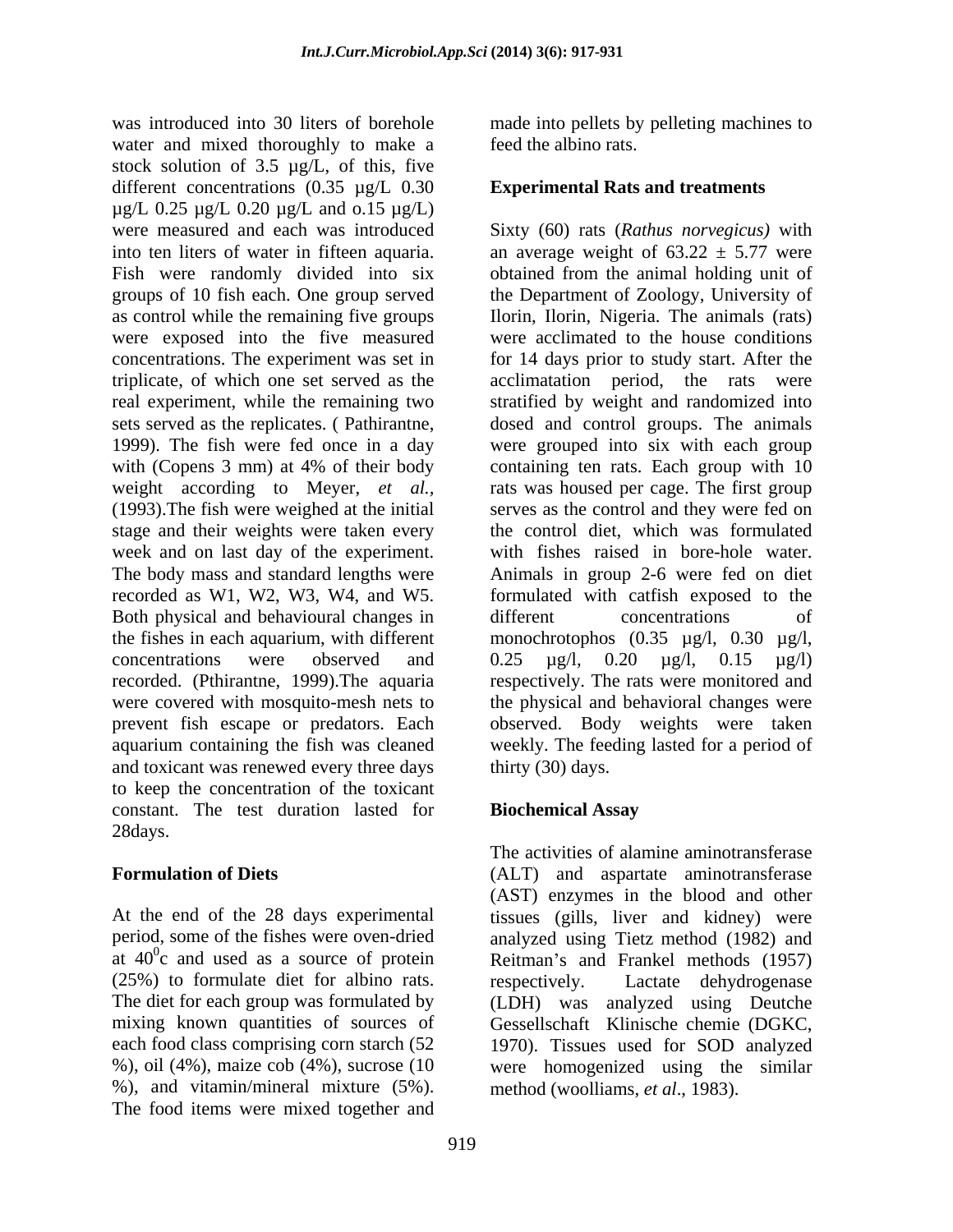The following blood parameters:- packed cell volume (PCV), red blood cell count  $t1, t2 =$  time in days at the start and (RBC), white blood cell count , (WBC); haemoglobin concentration (HB), mean corpuscular volume (MCV), mean **Statistical Analysis** corpuscular haemoglobin (MCH), mean corpuscular haemoglobin concentration Analysis of variance (ANOVA) and (MCHC), creatinine (CREA), glucose contents and protein level were test for differences between different determined. PCV was determined using levels of treatments and to separate means wintrobe and wester green methods, and respectively. Test of significance were at the blood was centrifuged for 5 minutes at  $95\%$  (P  $\lt$  0.05) probability (Duncan, 12,00 g. the mean value of  $PCV(\%)$  were 1955). measured with a micro haematoctrits reader (Blaxhall and Daisley, 1973). **Results and Discussion** Improved Neubaurer counting chamber (Blaxhall and Daisley, 1973) was used to The enzymes activities in the blood, gill estimate both the red blood cells (RBC) and liver of *Heteroclarias* exposed to and the white blood cell (WBC) different concentrations of MCP for concentrations. Haemoglobin 28days are shown in Table 1. The values concentration was estimated using of ALT and AST decreased cyanometh haemoglobin method (Drabkin, significantly in the blood, and in the gill

The values of RBC, HB and PCV, obtained were used to calculate the MCV, decreased in the blood significantly MCH and MCHC using the formulae  $(p<0.05)$  but increased in the gill and in

Jaffe method (Perrone, *et a*l., 1992) was used to determine creatinine in the blood increased in the blood and in the liver, plasma. Glucose in serum was determined using Trinder (1969) method (colorimetric blood). Protein level in serum was The enzymes activities in the blood, estimated using "biurret method" (Lowry, kidney and liver of rat fed on diet

The specific growth rate was estimated using the following formulae of SOD in the blood with increase in the

r3 = loge W<sub>2</sub> - loge w<sub>1</sub> x100 (Pack, 1991)

**Haematological Assay** fish in the tank at the start of the study. loge  $w_2$  = Logarithm of average weight of fish in the tank at the end of the study. t1,  $t2 =$  time in days at the start and end of the study.

## **Statistical Analysis**

Duncan multiple range tests were used to 1955).

# **Results and Discussion**

1946). The of fish, but increased significantly ( $p <$ given by Dacie and Lewis (2001). the liver of the fish with increase in the of ALT and AST decreased 0.05) in the liver as the concentration of MCP increased. While the values of LDH concentration, and the values of SOD but decreased in the gill.

*et al*., 1951). containing different concentrations of **Growth** There was a significant decrease in the t2-t1 and LDH decreased in kidney as the Where  $r3$  = the specific growth rate toxicant concentration increased, while loge  $w_1$  = Logarithm of average weight of that of SOD showed no significant MCP for 30days is shown in Table 2. values of ALT, AST, LDH, and Creatinine, and an increase in the values concentration. The values of ALT, AST,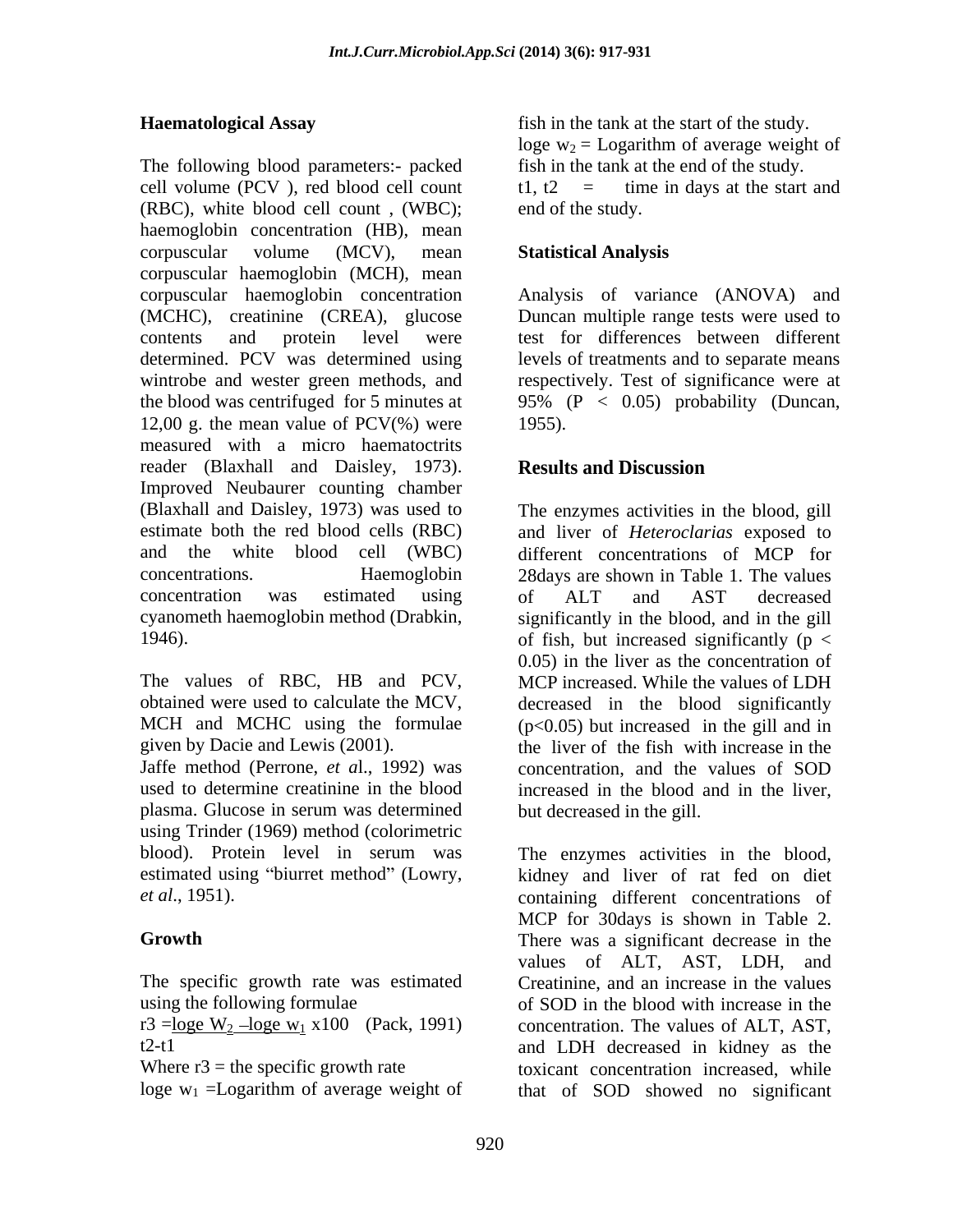difference. But the values of ALT, AST, recorded similar superscripts in the same LDH and SOD decrease significantly in homogenous group thus exert similar the liver of the rat as the concentration increased.

Haematological parameters of growth rate of *Heteroclarias* and albino *Heteroclarias* exposed to MCP for 28 rats exposed to different concentrations days in Table 3 showed marked and significant decrease in erythrocytes. After energies respectively are shown in the Tables 5 28 days of exposure, the total RBC and 6 , also on figures 1, 2, and 3.. The counts, HB and PCV decreased mean weight gain and specific growth significantly  $(P < 0.05)$  as the rate reduced with increase in concentration increased compared to concentration. The highest weight gain control value. Values of WBC showed an was recorded in the control group of both insignificant increase  $(P < 0.05)$  as the fish and rats compared with the exposed concentrations increased, but showed decrease in values in the highest

showed a significant ( $P < 0.05$ ) decrease HB and PCV also showed a significant (P < 0.05) decrease with increase in The value of WBC increased with carried out investigation on the concentrations(0.30  $\mu$ g/l and 0.35  $\mu$ g/l) value. Haematological indices MCV in the control and the exposed groups

effect in the blood.

The mean weight gain and specific MCP for 28 days and 30 days rate reduced with increase in groups of fish and rats.

concentration (250.00 pm) of MCP. The Significant increase in the transaminases values of the protein showed insignificant (ALT and AST) activities observed in the increase with increase in concentration. blood of fish and rats exposed to WSFD Haematological indices- MCV, MCH and could be due to possible leakage of MCHC value reduces significantly  $(P <$  enzymes across damaged liver cells and 0.05) as compared to control. increase synthesis of enzymes by the liver Noticeable differences were observed in liver being the center for detoxification of haematological parameters of exposed rat foreign compound that enters the body after 30 days of exposure. Exposed rat made it to be exposed to environmental in number of erythrocytes (Table 4) as drink. Similar reports were given by compared to control value. The values of Oluah, 1998, 1999, Rao, 2006 and Zikic, (Abdel Razik and Shehata, 2007). The toxins and chemicals present in food or *et al*., 2001 and also shalby, 2006.

concentration with the control group In this study, the decrease in the values of having the highest values and the group ALT and AST in the gill (WSFD) exposed to the highest concentration connotes possible tissue damage. This is (0.35 µg/l) showed the lowest values. also supported by Soufy et al, 2007 who increase in concentration, but the values biochemical and pathological effect on decreased with the highest monosex tilapia *Oreochromis niloticus* on and the control recording the lowest Values of LDH in the gill and decreased showed an insignificant decrease while findings of Venkateswara, (2008). Oluah, the MCH showed an insignificant *et al* .(2005) recorded increased in activity increase. The values of MCH and MCHC of serum and liver dehydrogenase (LDH) carried out investigation on the chronic exposure to carbofuran. Increased values in the liver of rats are similar to the enzyme in C. *albopunctactus* exposed to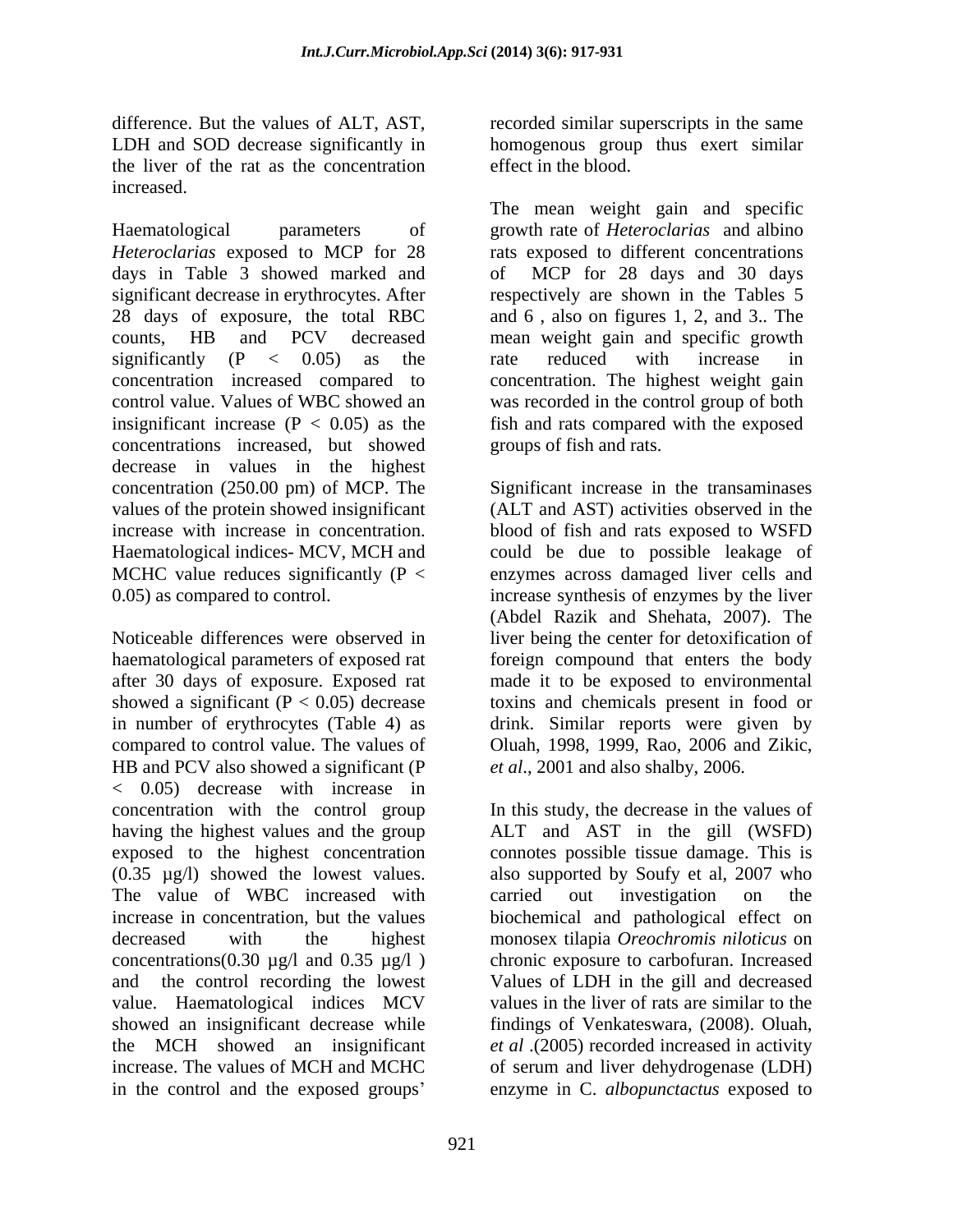increasing concentrations of sub lethal Zang, *et al*. (2003); Zang, *et al.* (2004); Gammalin 20 and Acetellic 25 EC. This has supported the present result of increased LDH activity in fish exposed to quality is affected by toxicant, continuously move opercula when in need of oxygen, which may induced the

concentration increased in both fish and *al*. (2006) and Ugwu, *et al*.( 2007) who increased from  $1.00$  to  $8.00$ ml<sup>-1.</sup> In this oxygen production. SOD was said to be early monitor in an oil-dominant aquatic ecosystem. The result of this present study tissues examined can represent an adaptive hydrocarbons. This is in agreement with the works of Achuba and Osakwe, (2003);

Simonato, *et al.,*(2006).

increased LDH in the liver of the fish. The Studies have revealed that when water WSFD observed in this study may reflect physiological changes will be observed in the increased rate of conversion of lactate the values of one or more of the to pyruvate and then to glucose. Saha, *et* haematological parameters (Van Vuren, *al*. (1999) reported that a stressed fish *(O.*  1986). The present study has demonstrated *massambicus*) exposed to phenol may that long term exposure of *Heteroclarias*  anaerobic oxidation to release energy by exposed to sub-lethal concentrations of enhanced LDH activity. WSFD clearly recorded a dose-dependent Activities of creatinine increased as the concentration of the toxicant increased, in rats this is in agreement with Nwamba, *et* (p<0.05) than the control group. This reported increased in activities of amylase caused by excessive destruction of RBC's and creatinine kinase enzymes in which led to decrease HB content. The *Heterobranchus biodorsalis* juveniles as trend obtained in this study is in concentration of Bonny-light crude oil accordance with the reports of Mohssen study, hepatic SOD activity was induced *al*. (2004); Kori-Siakpere, *etal.* (2005); significantly during almost all 28 days in then Patnaik and Patra, (2006). MCH fish and 30 days in rats. Induction of SOD value showed an increased trend on could occur during high production of prolonged exposure of fish to WSFD. superoxide onion radical. Increase in the Similar reports were given by some earlier SOD activity leads to an increase in workers, Gill, *et al.* (1991); Duta *et al.* very sensitive to oil pollution. Zhang, *et* anaemic response was also said to be asa *al*., (2003) reported that SOD act as an result of destruction or the inhibition of has also indicated that SOD activity is intestinal cells by the toxicant (Samprath, very sensitive to etroleum pollutions. This *et al*., 1993; Saheny and Johal,( 2000); is an indication that petroleum Patriak and patra, (2006). However, the hydrocarbon (WSFD) are potent mediators decrease in the erythropoietic activity of of free radical formation in fish and that the kidney (Santhakiamr, et al., 1999) or increase in catalase activity in all the the haemodilution resulting from impaired response to protect the fish from the (Wedemeye et al., 1984) was said to be toxicity of free radicals induced by these because of decreased in RBC level of quality is affected by toxicant, and rats to Diesel oil induced anaemia, and as well revealed that Heteroclarias reduction in RBC, HB, PCV and MCV as which all were significantly lower could be due to haemolysis, which is (1997); Dede and Kagbo (2001); Bhatia, *et*  (1992); Bhataia, *et al*. (2004). This erythrocyte production, haemodilution and could be as a result of the destruction of Patriak and patra, (2006). However, the Osmoregulation across the epithelium *Clarias gariepinus* exposed to Paraquat concentrations.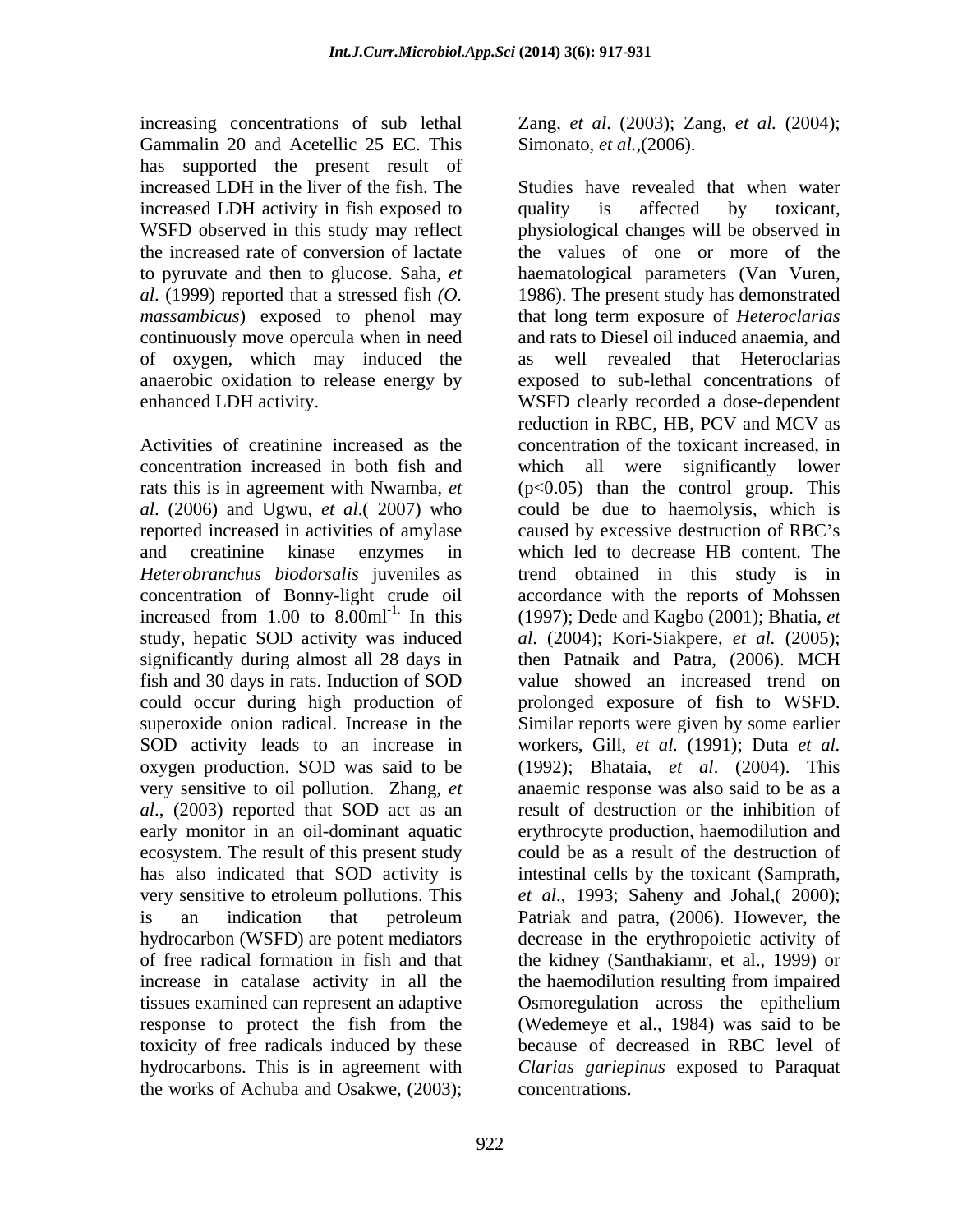Table 1: Enzymes activities in blood, gill, and liver of Heteroclarias exposed different concentration each of Monocrotophos (MCP) for 28 days.

| <b>Blood</b> |       |                            |                 |                 |                 |                             | GШ                    |                            |                             |                 | Liver                   |                             |                            |                            |
|--------------|-------|----------------------------|-----------------|-----------------|-----------------|-----------------------------|-----------------------|----------------------------|-----------------------------|-----------------|-------------------------|-----------------------------|----------------------------|----------------------------|
| Toxicant     | Conc. | ALT Unit/g                 | AST Unit/g      | CERAT. Unit'g   | LDH Unit/g      | <b>SODUnit'g</b>            | ALT Unit/g            | AST Unit/g                 | LDH Unit/g                  | SOD Unit/g      | ALT Unit/g              | <b>ASTUnit/g</b>            | LDH Unit/g                 | <b>SODUnit/g</b>           |
|              |       |                            |                 |                 |                 |                             |                       |                            |                             |                 |                         |                             |                            |                            |
| <b>MP</b>    | (NGL) |                            |                 |                 |                 |                             |                       |                            |                             |                 |                         |                             |                            |                            |
|              | 0.00  | $0.41 + 0.00^{\circ}$      | $0.39 + 0.00b$  | $0.48 + 0.01$ ° | 0.30+0.00       | $1.65 + 0.00$               | $0.65 + 0.01$ °       | $0.72 + 0.01^d$            | $0.55 + 0.01$ °             | $0.01 + 0.06^b$ | 25.75+0.03*             | 17.70+0.06°                 | $2.25 + 0.03$ bc           | $0.02 + 0.06$ <sup>*</sup> |
|              | 0.15  | $0.21 + 0.01$ <sup>f</sup> | $0.31 + 0.01$ ° | $0.50 + 0.01b$  | $024 + 0.01^4$  | $1.80 + 0.011^{\omega}$     | $1.25 + 0.01^d$       | $1.02 + 0.01$ °            | $0.75 + 0.01$ <sup>bc</sup> | $0.01 + 0.00b$  | 17.50+0.01 <sup>d</sup> | $23.02 + 0.01^2$            | $2.35 + 0.03b$             | $0.02 + 0.06$ <sup>*</sup> |
|              | 0.20  | $0.37 + 0.01^d$            | $0.51 + 0.01^a$ | $0.50 + 0.01b$  | 0.22+0.00       | $2.10 + 0.01$ <sup>bc</sup> | $1.20 + 0.01^d$       | $1.10 + 0.00^{\circ}$      | $0.80 + 0.06$ <sup>*</sup>  | $0.01 + 0.00b$  | 25.50+0.01*             | $21.05 + 0.06$ <sup>c</sup> | 2.25+0.01 <sup>bc</sup>    | $0.02 + 0.06^a$            |
|              | 025   | $0.48 + 0.01^a$            | $0.31 + 0.01$ ° | $0.39 + 0.01$ ° | $0.27 + 0.01$ ° | 195+0.01 <sup>cd</sup>      | 1.45+0.03°            | 1.50+0.03 <sup>b</sup>     | $0.90 + 0.06^2$             | $0.02 + 0.06^2$ | 19.15+0.03°             | $22.62 + 0.01$ <sup>b</sup> | $2.16 + 0.01^{\circ}$      | $0.02 + 0.06$              |
|              | 030   | $0.46 + 0.01b$             | $0.34 + 0.01^d$ | $0.42 + 0.01^d$ | $0.38 + 0.01^2$ | 2.50+0.20*                  | $1.60 + 0.06^{\circ}$ | $1.85 + 0.03$ <sup>*</sup> | $0.65 + 0.03$ <sup>cd</sup> | $0.02 + 0.06^2$ | $21.05 + 0.03b$         | 20.50+0.12*                 | $2.45 + 0.03$ <sup>*</sup> | $0.02 + 0.06$ <sup>*</sup> |
|              | 035   | $0.24 + 0.01$ °            | $0.36 + 0.01$ c | $0.56 + 0.01^2$ | $0.32 + 0.01^b$ | 2.30+0.01*                  | 1.75+0.03*            | $1.85 + 0.01^2$            | $0.65 + 0.01^{\omega}$      | $0.02 + 0.06^2$ | 10.35+0.33°             | 12.60+0.06                  | 1.70+0.06 <sup>d</sup>     | $0.01 + 0.06^b$            |

Table 2 :- Enzymes activities in blood, kidney and liver of Rat fed with diet containing fish exposed to different concentrations of Monochrotophos (MCP) for 30 days.

|                 |           |                            |                            | <b>Blood</b>                 |                            |                            |                            |                            | <b>Kidney</b>                 |                            |                               |                                | Liver                         |               |
|-----------------|-----------|----------------------------|----------------------------|------------------------------|----------------------------|----------------------------|----------------------------|----------------------------|-------------------------------|----------------------------|-------------------------------|--------------------------------|-------------------------------|---------------|
| <b>Toxicant</b> | Conc.     | AL T                       | AST                        | LDH                          | <b>CREAT</b>               | SOD                        | ALT                        | AST                        | $\text{unit/g}$<br>LDH        | $\text{unit/g}$<br>SOD     | ALT unit/g                    | <b>AST</b><br>unit/g           | LDH<br>unit/g                 | SOD           |
|                 |           | unit/g                     | unit/g                     | unit/g                       | $\text{unit/g}$            | unit/g                     | unity <sub>g</sub>         | unityg                     |                               |                            |                               |                                |                               | unit/g        |
| $M^{n}$         | $(\mu/g)$ |                            |                            |                              |                            |                            |                            |                            |                               |                            |                               |                                |                               |               |
| ÷.              | 0.00      | $0.27 + 0.01^e$            | $0.23 + 0.01$ <sup>t</sup> | $2.10 + 0.34$ <sup>e</sup>   | $0.56 + 0.01^t$            | $3.15 + 0.01^a$            | $6.50 + 0.06$ <sup>t</sup> | $7.05 + 0.03$ <sup>e</sup> | $12.05 + 0.03^c$              | $0.03 + 0.01^a$            | $9.40 + 0.06^t$               | $12.05 + 0.03$ <sup>t</sup>    | $18.95 + 0.03$ <sup>t</sup>   | $0.04 + 0.06$ |
|                 | 0.15      | $0.36 \pm 0.01^{\circ}$    | $0.31 \pm 0.01^e$          | $2.60 \pm 0.01$ <sup>d</sup> | $0.61 \pm 0.01^e$          | $2.69 \pm 0.02^b$          | $9.50 + 0.06^{\circ}$      | $6.85 + 0.06$              | $12.20 \pm 0.06$ <sup>c</sup> | $0.03 \pm 0.06^a$          | $10.25 \pm 0.03$ <sup>e</sup> | $12.80 \pm 0.06$ <sup>e</sup>  | $22.10 \pm 0.06$ <sup>d</sup> | $0.03 + 0.01$ |
|                 | 0.20      | $0.41 + 0.01$ <sup>c</sup> | $0.36 + 0.01^{\circ}$      | $2.45 \pm 0.01^{\circ}$      | $0.72 + 0.01$ <sup>c</sup> | $2.47 + 0.01^6$            | $8.74 + 0.02^e$            | $8.22 \pm 0.01^{\circ}$    | $12.32 \pm 0.01^{\circ}$      | $0.02 + 0.03^{b}$          | $12.58 + 0.02^d$              | $13.65 \pm 0.03$ <sup>6</sup>  | $22.89 + 0.02$ <sup>c</sup>   | $0.04 + 0.01$ |
|                 | 0.25      | $0.41 + 0.01$ <sup>c</sup> | $0.39 + 0.01^c$            | $2.65 + 0.01^6$              | $0.82 + 0.01^2$            | $2.51 + 0.01$ <sup>c</sup> | $10.35 + 0.03^{b}$         | $9.40 + 0.06^{b}$          | $12.70 + 0.12^b$              | $0.02 + 0.01^{b}$          | $13.04 + 0.02^d$              | 13.37 $\pm$ 0.01 <sup>b</sup>  | $21.90 + 0.00$ <sup>e</sup>   | $0.04 + 0.01$ |
|                 | 0.30      | $0.52 + 0.01^a$            | $0.50 + 0.01^b$            | $3.10 + 0.01^{b}$            | $0.66 + 0.01^{\circ}$      | $2.05 + 0.01^e$            | $9.70 + 0.06$ <sup>c</sup> | $9.32 + 0.02^c$            | $12.40 + 0.06$ <sup>bc</sup>  | $0.02 + 0.01^{b}$          | $15.50 + 0.28$ <sup>b</sup>   | 14.40 $\pm$ 0.12 $^{\text{b}}$ | $23.18 + 0.02^b$              | $0.04 + 0.01$ |
|                 | 0.35      | $0.47 + 0.01^b$            | $0.52 + 0.01^2$            | $3.25 \pm 0.01^{\circ}$      | $0.75 + 0.01^2$            | $1.90 + 0.01^t$            | $12.35 \pm 0.03^a$         | $9.80 + 0.06^a$            | $26.50 + 0.29$ <sup>a</sup>   | $0.02 \pm 0.01^{\text{b}}$ | $16.89 + 0.06$ <sup>a</sup>   | $14.97 \pm 0.01^a$             | $23.75 + 0.03^a$              | $0.05 + 0.01$ |

Values are means off two replicates ± SEM (standard error mean). Column Values with different superscripts are significantly

different( $P < 0.05$ ).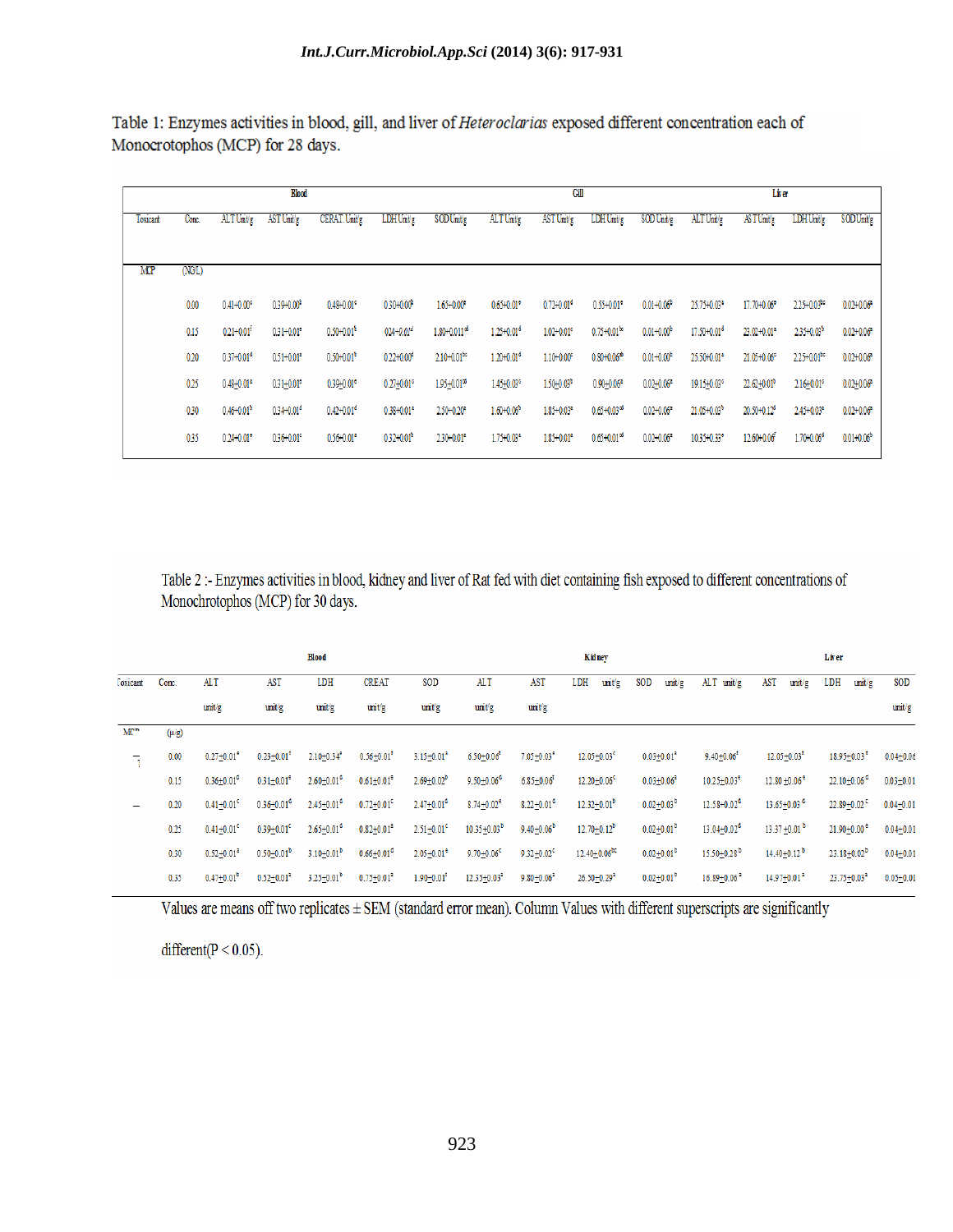| Toxicant   | Conc $(\mu g/l)$ | Rbc x $10^{12}/1$            | Hb(g/dl)                     | Pcv(%)                                                                                                 | $MCV(\mu l)$ | MCH(pg)                                                                                                                                          | MCHC(g/dl)                                | WBCx10 <sup>9</sup> /1 | Total                          | Glucose                       |
|------------|------------------|------------------------------|------------------------------|--------------------------------------------------------------------------------------------------------|--------------|--------------------------------------------------------------------------------------------------------------------------------------------------|-------------------------------------------|------------------------|--------------------------------|-------------------------------|
|            |                  |                              |                              |                                                                                                        |              |                                                                                                                                                  |                                           |                        | protein(g/l)                   | (Mmol/l)                      |
| <b>MCP</b> |                  |                              |                              |                                                                                                        |              |                                                                                                                                                  |                                           |                        |                                |                               |
|            | 0.00             | $3.80 \pm 5.77$ <sup>a</sup> | $9.10 + 5.77^{\circ}$        |                                                                                                        |              | $28.00\pm0.58^{\mathrm{b}}$ $82.00\pm1.15^{\mathrm{a}}$ $28.00\pm0.58^{\mathrm{b}}$                                                              | $33.00 + 0.58^a$ 1.90 + 5.77 <sup>d</sup> |                        | $86.00 + 0.58$ °               | $6.60 \pm 5.77$ <sup>b</sup>  |
|            | 0.15             | $3.69 + 5.77^b$              |                              |                                                                                                        |              | 9.00+0.00 <sup>b</sup> 26.00+0.58 <sup>bc</sup> 80.00+1.15 <sup>ab</sup> 29.00+1.15 <sup>ab</sup> 30.00+0.58 <sup>b</sup> 2.40+5.77 <sup>b</sup> |                                           |                        | $110.00 + 0.58^c$              | $5.20 \pm 0.12^d$             |
|            | 0.20             | $3.66 + 1.16^c$              | $9.00 + 5.77$ <sup>a</sup>   | $27.00 + 58^{ab}$                                                                                      |              | 78.00+1.15 <sup>b</sup> 30.00+1.15 <sup>ab</sup> 29.00+0.58 <sup>b</sup> 2.80+5.77 <sup>d</sup>                                                  |                                           |                        | $78.00 + 0.58$ <sup>d</sup>    | $8.50 + 5.77^a$               |
|            | 0.25             | $3.65 + 5.77$ °              | $7.70 \pm 5.77$ <sup>a</sup> | $27.00 \pm 58^{ab}$                                                                                    |              | $81.00\pm0.58^{ab}$ $31.00\pm0.58^{ab}$ $32.00\pm0.58^{a}$ $2.00\pm5.77^{cd}$                                                                    |                                           |                        | $89.00 \pm 0.58$ <sup>tx</sup> | $6.40 \pm 5.77$ <sup>bc</sup> |
|            | 0.30             | $3.62 + 1.16^{d}$            |                              | $7.40 + 5.77^{\circ}$ 25.00 + 0.58 <sup>cd</sup> 79.00 + 0.58 <sup>ab</sup> 30.00 + 0.58 <sup>ab</sup> |              |                                                                                                                                                  | $30.00 + 0.58^{\circ}$ 2.10+0.00c         |                        | $96.00 + 0.58$ <sup>h</sup>    | $6.20 + 0.00$ <sup>c</sup>    |
|            | 0.35             | $3.55 + 5.77^e$              |                              |                                                                                                        |              | 7.00+0.00 <sup>d</sup> 24.00+0.58 <sup>d</sup> 81.00+0.58 <sup>db</sup> 32.00+1.15 <sup>a</sup> 32.00+0.58 <sup>a</sup> 1.80+0.12 <sup>d</sup>   |                                           |                        | $87.00 + 0.58$ <sup>c</sup>    | $5.3 + 5.77^d$                |

Table 3:- Haematological Parameters of Heteroclarias exposed to six different concentrations each of Monochrotophos (MCP) for 28 Days

Table 4:- Haematological parameters of *Heteroclarias* exposed to six different concentrations each of Monochrotophos (MCP) for

30 days.

| Toxicant   | Conc   | Rbc $\rm x 10^{12}/1$      | $Hb$ ( $g/d1$ )             | Pcv(%)                       | MCV(u)                      | MCH(pg)                     | MCHC(g/d1)       | WBC x $10^{9}/1$           | Glucose ( $Mmo1/l$ )       |
|------------|--------|----------------------------|-----------------------------|------------------------------|-----------------------------|-----------------------------|------------------|----------------------------|----------------------------|
| <b>MCP</b> | (ug/l) |                            |                             |                              |                             |                             |                  |                            |                            |
|            | 0.00   | $5.19 + 5.77^a$            | $16.30 + 5.77^a$            | $50.00 + 0.58$ <sup>a</sup>  | $94.00 + 0.58^b$            | $31.00 + 0.58$ <sup>a</sup> | $33.00 + 0.00^a$ | $4.00 + 0.00t$             | $3.50 + 5.77^a$            |
|            | 0.15   | $5.12 + 8.82^b$            | $16.00 + 0.00^b$            | $49.00 + 0.58$ <sup>ab</sup> | $96.00 + 0.58$ <sup>a</sup> | $32.00 + 0.58^a$            | $33.00 + 0.00^a$ | $6.20 + 5.77$ <sup>c</sup> | $4.20 \pm 0.12^d$          |
|            | 0.20   | $5.02 + 1.16$ <sup>c</sup> | $15.3 + 5.77^c$             | $48.00 \pm 0.58^{\rm b}$     | $94.00 + 0.58$ <sup>b</sup> | $31.00 + 0.58$ <sup>a</sup> | $33.00 + 0.00^a$ | $12.80 + 5.77^a$           | $3.90 + 5.77$ <sup>e</sup> |
|            | 0.25   | $4.84 + 1.16^{\circ}$      | $15.30 + 5.77$ <sup>c</sup> | $46.00 + 0.58$ <sup>c</sup>  | $96.00 + 0.58a$             | $32.00 + 0.58^a$            | $33.00 + 0.00^a$ | $12.00 + 0.00^{b}$         | $4.60 + 5.77$ <sup>c</sup> |
|            | 0.30   | $4.27 + 1.16^e$            | $13.30 + 5.77^d$            | $4.00 + 0.58^d$              | $96.00 + 0.58^a$            | $32.00 + 0.58$ <sup>a</sup> | $33.00 + 0.00^a$ | $6.00 + 0.00^d$            | $4.80 + 5.77$ <sup>b</sup> |
|            | 0.35   | $2.24 + 5.77$ <sup>t</sup> | $5.70 + 5.77$ <sup>e</sup>  | $17.00 + 0.58$ <sup>e</sup>  | $17.00 + 0.58$ <sup>c</sup> | $26.00 + 0.58$ <sup>c</sup> | $33.00 + 0.00^a$ | $4.90 + 5.77$ <sup>e</sup> | $5.20 + 5.77^a$            |

Values are means of two replicates ± SEM (standard error mean). Column values with different superscripts are significantly different

 $(P < 0.05)$ .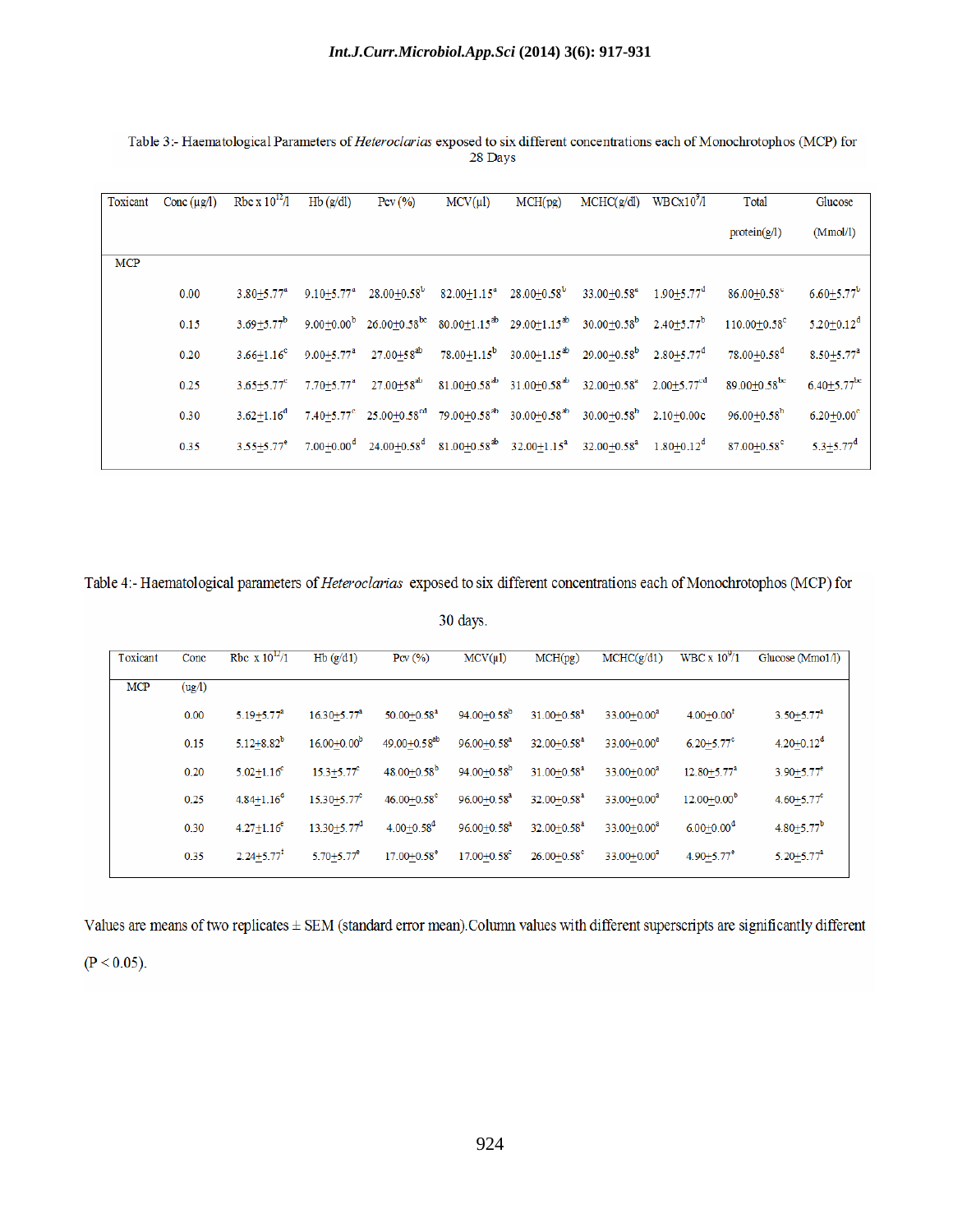|                                             |                          |                           | 28 days.       |                            |                            |                            |                             |  |  |  |  |  |
|---------------------------------------------|--------------------------|---------------------------|----------------|----------------------------|----------------------------|----------------------------|-----------------------------|--|--|--|--|--|
| Concentration $(\mu \mathbf{g}/\mathbf{l})$ |                          |                           |                |                            |                            |                            |                             |  |  |  |  |  |
| Toxicant                                    | Parameters $(g)$         | Control                   | 0.15           | 0.20                       | 0.25                       | 0.30                       | 0.35                        |  |  |  |  |  |
| <b>MCP</b>                                  | Average Initial weight   | $580+23.09^a$             | $553+37.11^b$  | $603 + 31.80$ <sup>c</sup> | $593 + 21.86$ <sup>d</sup> | $576 + 52.39$ <sup>e</sup> | $573 \pm 7.64$ <sup>f</sup> |  |  |  |  |  |
|                                             | Average final weight     | $1340+10.00^a$            | $1296+26.03^b$ | $1280+30.00^{\circ}$       | $1266+16.67^d$             | $1250+28.87$ <sup>e</sup>  | $1070 + 15.28$ <sup>f</sup> |  |  |  |  |  |
|                                             | Weight gain              | $760 + 2.89$ <sup>a</sup> | $743 + 8.82^b$ | $677+8.82^{\circ}$         | $673 + 21.86^d$            | $674+5.30^{\circ}$         | $497 + 2.89$ <sup>87</sup>  |  |  |  |  |  |
|                                             | % weight gain            | 131                       | 134            | 112                        | 113                        | 117                        | 1.004                       |  |  |  |  |  |
|                                             | Specific growth rate btw | 1.347                     | 1.370          | 1.211                      | 1.22                       | 1.246                      |                             |  |  |  |  |  |
|                                             | day 1 and day 28         |                           |                |                            |                            |                            |                             |  |  |  |  |  |

Table 5: Mean weight of *Heteroclarias* exposed to six different concentrations each of Monochrotophos (MCP) for

Values are means of two replicates ± SEM (standard error mean). Column values with different superscripts are

.

significantly different ( $p < 0.05$ ).

Table 6: - Average weight of rat exposed to six different concentrations each of Monochrotophos (MCP) for 30

days.

|            | Concentration $(\mu g/l)$ |                            |                |                                                                     |                           |                            |                           |  |  |  |  |  |
|------------|---------------------------|----------------------------|----------------|---------------------------------------------------------------------|---------------------------|----------------------------|---------------------------|--|--|--|--|--|
| Toxicant   | Parameters $(g)$          | 0.30                       | 0.35           |                                                                     |                           |                            |                           |  |  |  |  |  |
| <b>MCP</b> | Average Initial weight    | $800 + 28.87$ <sup>a</sup> | $1000+11.55^b$ | $900+28.87$ <sup>c</sup>                                            | $875 + 14.43^d$           | $750 + 28.87$ <sup>e</sup> | $925 + 2.89$ <sup>f</sup> |  |  |  |  |  |
|            | Average final weight      | $1680+17.32^a$             | $1400+0.00^b$  | $1200+57.73^{\circ}$ 1500+86.06 <sup>d</sup> 1300+0.00 <sup>e</sup> |                           |                            | $1625+0.00^t$             |  |  |  |  |  |
|            | Weight gain               | 880+23.09 <sup>a</sup>     | $400+0.00b$    | $300+0.00^{\circ}$                                                  | $625 + 2.89$ <sup>d</sup> | $550+5.77$ <sup>e</sup>    | $700+0.00$ <sup>f</sup>   |  |  |  |  |  |
|            | % weight gain             | 110                        | 40             | 33                                                                  | 71                        | 73                         | 76                        |  |  |  |  |  |
|            | Specific growth rate      | 1.111                      | 0.504          | 0.431                                                               | 0.807                     | 0.823                      | 0.844                     |  |  |  |  |  |
|            | btw day 1 and day 30      |                            |                |                                                                     |                           |                            |                           |  |  |  |  |  |

Values are mean of two replicates  $\pm$  SEM (standard error mean). Column values with different superscripts are significantly different ( $p < 0.05$ ).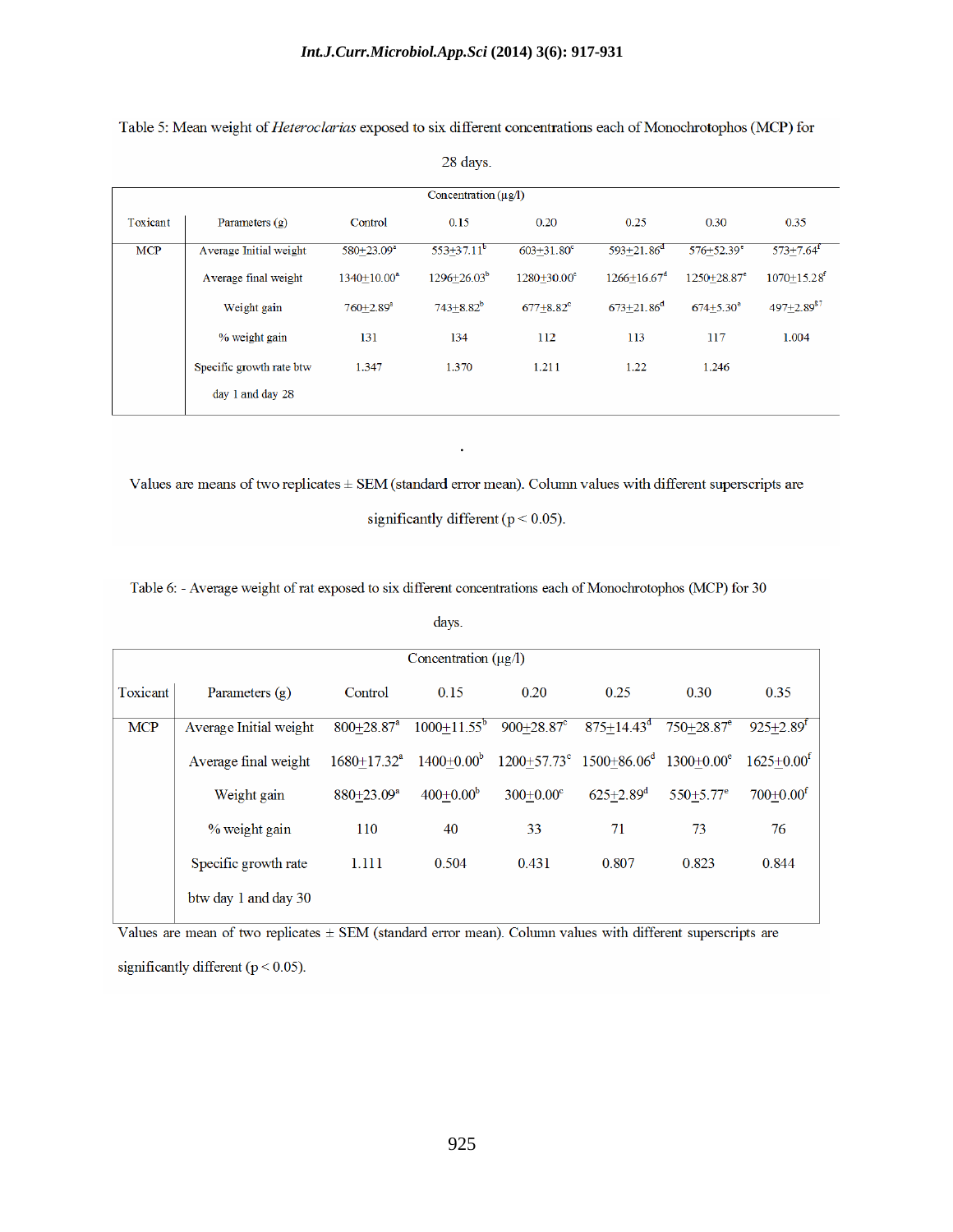

Fig.13 Spedfic growth rate of Heteroclarias exposed to varying concentration of MCP for 28 days and Albino Rat fed on fish contaminated with MCP for 30 days



Exposure period (days)

Fig. 15 Mean weight gain of *Heteroclarias* exposed to varying concentrations of MCP for 28 days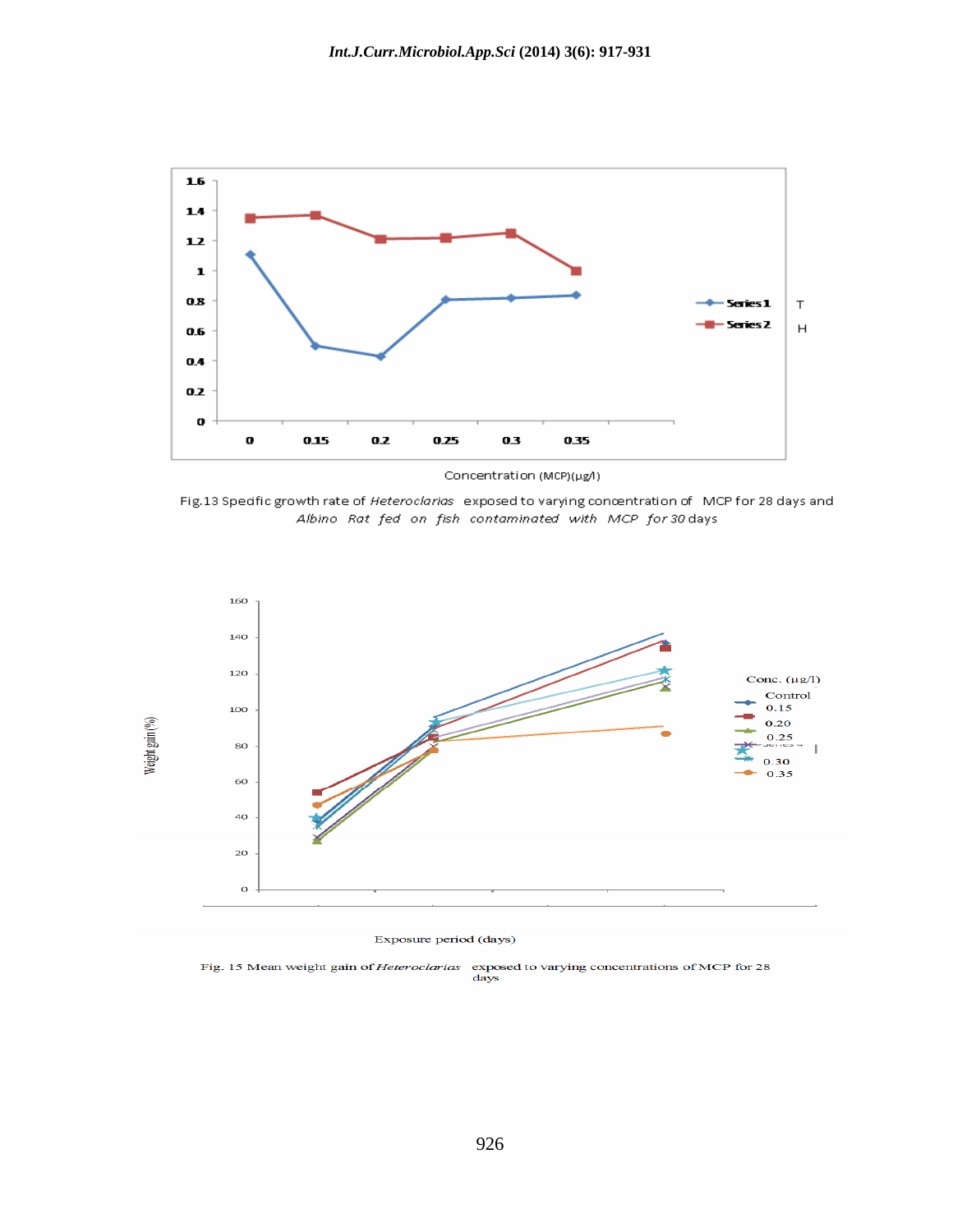

Fig. 17 Mean weight gain of Albino Rats fed on fish contaminated with MCP for 30 days

be correlated with an increase in antibody adaptive processes that help the organism an increased in total leucocytes count in a mobilization of an animal and show intoxication. The significant rise in WBC in these organisms (Adams, et al., may be considered as defensive 1990). This may be that more protein was mechanism triggered by the immune system in the fish and rats. WBC plays an important role in the immune system of leucocyte counts (TLC) thus occurs as a protective response to stress induced by the toxicants (Das 1998). Reduction in specific growth rate with

due to stress induced by MCP intoxication,

The increased white blood cell count can These responses can be considered production which helps in survival and with increased energy demand during recovery of fish exposed to sub-lethal exposure to stress factors (Martinez and concentration of pesticides (Joshi *et al.*, Colus, 2002). Protein metabolism can<br>2003). Seth and Saxena, (2003) reported provide information on the general energy *Channa punictatus* exposed to Fenvalen relationships with effects of contaminant living organisms. An increase in total MCP intoxication and this agrees with adaptive processes that help the organism Colus, 2002). Protein metabolism can provide information on the general energy mobilization of an animal and show in these organisms (Adams, *et al.*, 1990). This may be that more protein was metabolized and released into the blood stream to be used as an alternative source of energy demand due to stress induced by observation of Juliana *et al.* (2008).

The reduction of glucose content in the due to suppressive effect on the food blood may be that most of the blood consumption (rats) by the toxicant or glucose must have been used-up because increased activity in an attempt to avoid of the greater energy demand by the fish polluted water (fish). These results were in the increased glucose content in the blood (Logasulamy, 1997) and (Avaoja and Oti, of rat may be because of the energy 1997). Also the growth reduction observed demand induced by the toxicant WSFD. in this study could have been due to aincreased WSFD concentrations could be high standard with the reports of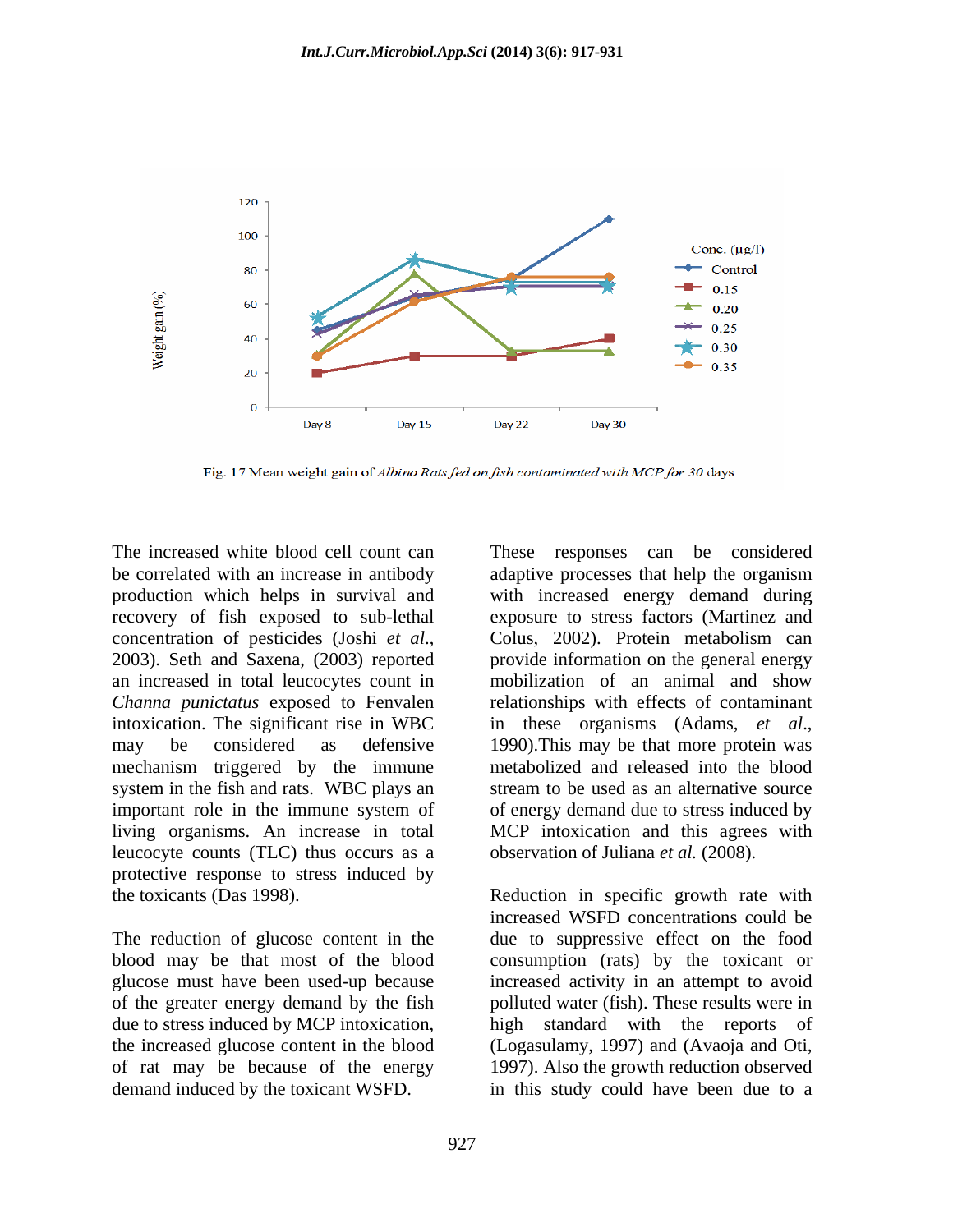reduced oxygen carrying capacity and stimulation of erythropoiesis of the blood as a result of reduction in cellular inefficient utilization of assimilated food or inhibition of certain enzymes of the metabolic pathway as was reported by (Hodson *et al.,* 1978).

- Histopathological and  $23(4)$ : 633-636.<br>Histochemical studies on IGR, Blaxhall P C and Daisley K W (1973). Albino Rats. *Journal of Applied*  (2003): Petroleum-induced free practical Haematology<br>radical toxicity in African catfish (Chuchill liviotone London
- Threshold limit values and Biological Exposure indicate:  $6^{th}$  Ed, Vol.1
- Adams, S.M., shugart, L.R., Southworth, J.F., Shugart, L.R (Eds.) *Biomarkers of Environment contamination Lewis publishers, Boca Raton*, pp 333-353
- Adeshida Oluwwafisayo (2009): Toxicity monochrotophos to African catfish (vatenciennes, 1840) M.S.C. Thesis, Department of Zoology, Faculty of science, University of Ilorin Nigeria.

Allison, E.H. (2001): Big Laws, small

catchers: global ocean governance and the fisheries crisis. *J. int. Dev.* 113:933-950.

- haemoglobin which in turns result in Avoaja, D.A., and E.E., Oti (1997): Effect of sub-lethal concent ration of some pesticides on growth and survival of fingerlings of the African catfish Hereroclarias (hybrid) Nig. J. Biotech, 8:40-4
- **References** Bhatia, N.P. Sandhu<sup>1</sup>, G.S. and Johal<sup>2</sup> M.S. Adel-Razik H. Farrage and <sup>2</sup>Shehata E.M. *Heteropneustes fossilis* upon  $\alpha$ <sup>2</sup>Shehata E.M. *Heteronneustes fossilis* upon shalby (2007): Comparative exposure to Endosulfan. Poll Res.  $1 \text{ C}$  S and  $\text{I} \text{e} \text{h} \text{e} \text{I}^2 \text{M}$  S , G.S. and  $Johal<sup>2</sup> M.S.$ (2004): Haematological Alterations in *Heteropneustes fossilis* upon exposure to Endosulfan. *Poll Res*. 23(4): 633-636.
	- Lufenron and profenfos Insecticide Routine haematological methods for *sciences Research,* 3(5):377- Blaxhall, P. C. and Daisley K. W. (1973): use with fish blood. J. Fish Biol., 5:771-781.
	- 386.Achuba, F.J., Isakwe, S.A., Dacie, J.V. and lewis, S.M. (2001):  $(2003)$ : Petroleum-induced free  $\frac{1}{2}$  ractical Haematology 9<sup>th</sup> Ed. practical Haematology 9<sup>th</sup> Ed. th Ed. Chuchill livigtone London 633 pp.
- (*Clariars gariepinus*). *Fish physiol.* Das, B. K. (1998): Studies on the effects *Biochem*. 29, 97-103. of some pesticides and commonly ACGIH (American conference of sused chemicals on Indian major Governmental industrial Hygienists) carps. And their ecosystem. PhD (1991):Documentation of the Thesis Oriss University of Agriclture th Ed, Vol.1 (India) Pp  $139-162$ used chemicals on Indian major carps. And their ecosystem. PhD and Technology. *Bhuba neswas* (India).Pp 139-162.
	- Cincinnat; .992 pp. Dede, E.B. Igboh, N.M 2. Ayalogu O.A 2 G.R., Hinton, D.E., (1990): of the effect of crude petroleum Application of bioindicatiors in (Bonny light), Kerosine and Gasoline assessing the health of fish  $\overrightarrow{on}$  Rats Using Haematological populations experiencing parameters. Journal of Applied contaminant stress. In: MC (arthy, Sciences and Environmental June, (2002): Chronic Toxicity study of the effect.of crude petroleum on Rats Using Haematological Parameters. *Journal of Applied Sciences and Enviromental Management,* Vol. 6, No.1 pp. 60-63.
	- (Chapter 9). continuing optimal properties of the of Organophophorus insecticide, with those of other species. *J. Biol.* Drabkin, D.L. (1946): spectrometric studies XIV. The crystallographic and optimal properties of the haemoglobin on man in comparision *Chem.* 164: 703 – 723.
	- *Heterobranchus longifilis*  Ducan, D.B. (1955): Multple range and multiple F. test. Biomet. 11:1-10.
		- Dutta, H.M., Dogra, J.V.V., singh, N.K., Roy, P.K., Dhaikari, S., Munshi,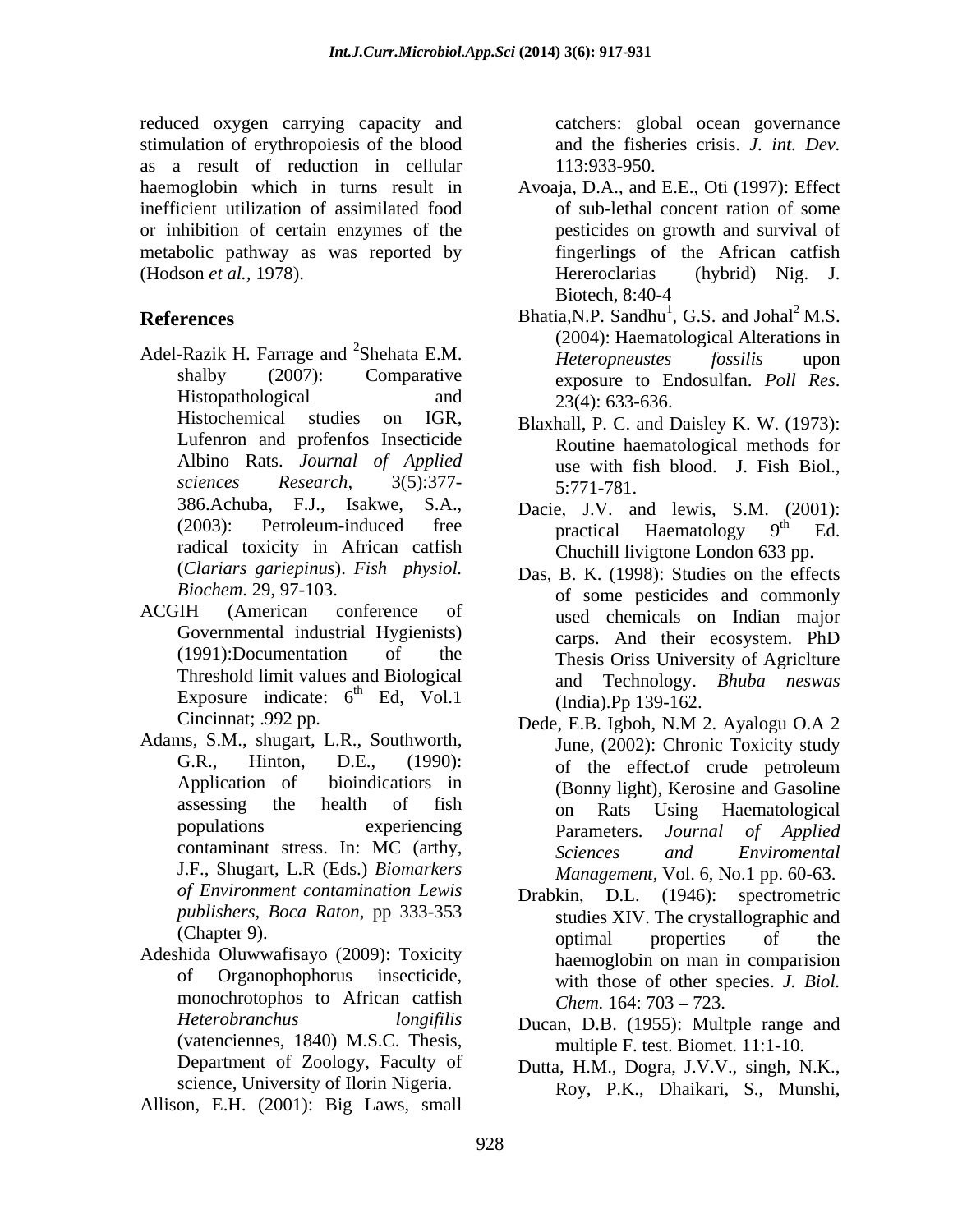J.S.D. and Richmonds, C.R. (1992):

- Hodson, P.V. Blunt, B.R. & Spry, D.J (1978): Chronic toxicity of water-
- Joshi, P.H.D and M. Bose,(2003): Effect Martinez, C.B.R., Colus, I.M.S. (2002):
- Juliana Delatim Simonato<sup>a</sup>, Cermen L.B. Guedes<sup>b</sup>, Claudia B.R. Martinez<sup>a</sup> and histological changes in the
- Kori-Siakpere, O., J.E.G. Ake and U.M. Avworo,  $(2006)$ :  $-$  Sub lethal effects  $-388$ . *Clarias gariepinus*). *Int. J. Zool. Sci,*
- Kori-Siakpere, Ovie, Adamu Kabir *Res. Int.*, 3:516-520. levels of paraquat on the African *Journal of Enviromental Science*
- Logaswamy, S. and Ponmani, R.B.D.

18:321-324.

- Malathion induced changes in the Louis, A Helfich, Diana, L. Weigh man, serum proteins and hematological patrica Hipkins, Elizabeth, R. Stinson parameters of aan Indian catfish. (1996): Pesticide and aquatic Heterheuustus fossilis (Bloch) *Bull*  animals: Aguide to reducing impact *Environ. Contain. Toxicol*.49:91-97. (1996): Pesticide and aquatic on aquatic systems. Virgina cooperative extension: Virgina State University pp 420-013.
- borne and dietary lead to rainbow Lowry, O.H., Rosenbrough, N.J., Farr, trout *salmo gairdneri* (R) in lake A.L, Randall, R.J, (1951): Protein Onla water. Water research, 12:869- measurement with the folin phenol 87. reagent. J. *Biol.chem* 193. 265-275.
- of lindane and malathion exposure to certain blood parameters in a fresh neotropicais para o monitoramentoda water teleost fish *Clarias batrachus* poluicaa aquatica na bacia do rio .*pollut Res.,* 21:55-57. Tibagi. In: medri, M.E., Bianchini, <sup>a</sup>, Cermen L.B. E., Shibatta, O.A., Pimenta, J.A. , Claudia B.R. Martinez a (Eds), A Bacia do Rio Tibagi. (2008):Biochemical, Physiological, Londrina, parana, pp. 551 – 577 Biomarcadores em peixes (chapter 29).
- neotropical fish *Prochilodus Lineatus* Mohssen Morowati (1997): In halation exposed to diesel oil. *Ecotoxicology*  toxicity studies of thimet (Phorate) in *and Environmental safety.*69:112- male swiss albino mouse, *Mus* 120. **musculus**: 1 Hepatotoxicity *musculus*: 1 Hepatotoxicity Environment population 96 No. 3383 388.
- of Cadmium on some selected Nwamba, H.O., B.O Mgbenka L.L.C. haematological parameters of Ugwu A.N. Chifomma,( 2006): The *Heteroclarias* (A hybrid of *Heteorbranchus bidorsalis* and 1:1-5. Cretinine Kinase activities. *Anim.* exposure of *Heterobranchus bidorsalis* juveniles to different concentrations of Bonny- light and *Res. Int.*, 3:516-520.
- Mohammed and Madukelum Ifeayi Oloyede, O.B. Adeyemi O, Sumonu TO, Theresa. (2007): Acute Bakare A.A. (2003): The effect of Haematological Effects of sub lethal polluted Oba water on selected rat liver enzymes NISEBJ 3:91-97.
- Catfish, *Clarias gariepinus* Oluah, N.S., (1998): Effect of sublethal (Osteichthyes: Claridae). *Research*  1(6):331-335. *albopunctatus*, *J. Aquat. Sc*., 13:45 copper (III) ions on the seum transaminas activity in catfish *Clarias* 47.
- (1997): Sub-lethal effect of Oluah, N.S., (1999): Plasma aspartate monochrotophos on food utilization of *Cyprinus carpio*, *J. Environ. Biol*, aminotransferase activity in catfish *clarias albopunctatus*,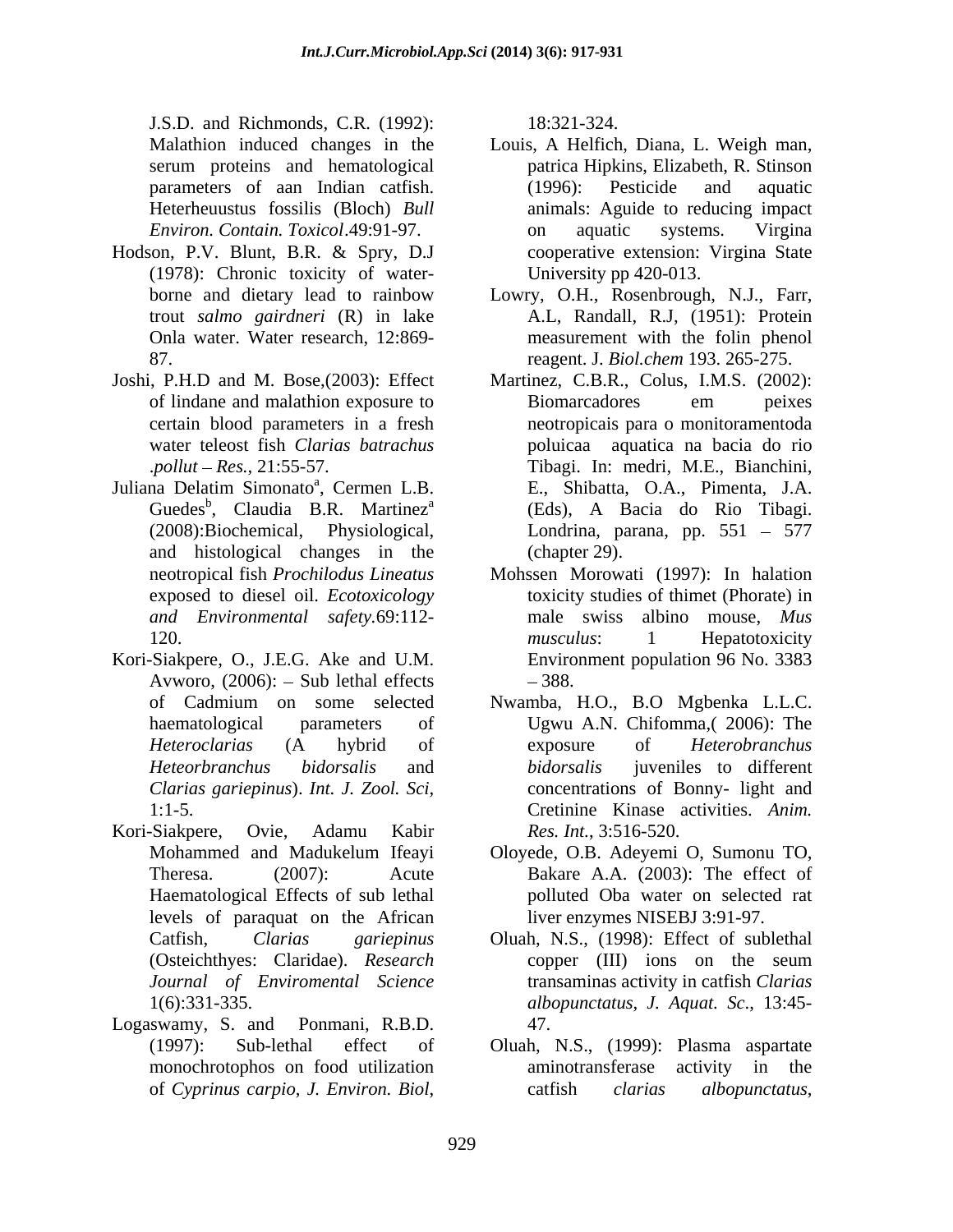- Oluah, N.S., J.C. Ezigbo and N.C. Anya, (2005): Effect of exposure to sub-
- Pathirantine. A. and Athauda, p.(1999):
- Patnaik, L. and A.K. Patra (2006): Haematopoetic alteration induced by Carbaryl in C.barachus (Linn). *J. Applied Ssci. Environ. Manage,* 10:5-
- Perron R.D. Madia N.E. Levey A.S. old concepts. *Clin. Chem.* 38:1933-
- Rao, J.V., (2006): Toxic effects of Novel V) on certain biochemical parameters 34:85-98. Biochemistry and Physiology, article
- Rec. GSCC (DGKC), J. Chin. Chem. Clin. following chronic exposure to
- 
- Saha, N.C., Bhunia, F. and Kaviraj, A (1999): Toxicity of phenol to fish and
- exposed to sub-lethal Zinc Mercury. Saheny, A. K. and M.S. Johal, (2000): *Bull.Environ. Contain. Toxicol.,* Erythrocyte alteration induced by 63:343-349. malathioin in *Channa punctatus* (Bloch):*Bull. Environ. Contamin. Toxicol*. 64:398-405.
- lethal concentrations of Gammalin 20 Samprath, K.S., Velaminial, I. Kwnnedy, Acetellic 25EC on the liver and I. and R. James (1993): serum lactate dehydrogenase activity Heamatological changes and their in the fish *Clarias albopunctatus*. recovey in *Oreochromis mossabicus Anim. Res. Int*., 2:231-234. as a function of exposure period and Toxicity of chlorpyrifos and *hydrobiological*, 35:73-83. J. and R. James (1993): sub-lethal level of Ekalus. *Acta hydrobiological*, 35:73-83.
- dimethoate to fingerlings of Nile Santhakumar, M..M. Bolaji and Ramudiu Tilapia, *Oreochromis niloticus*.\_ Cholinesterase inhibition. *Srilanka Journal of Aquatic Sciences* 3:77-84. erythropioetic activity and certain (1999). Effects of sub lethal concentration of monocrotophos on haematological parameter of fish. *Anabus testudiners* (Block). *Bull. Environ. Cotam. Toxicol*., 63:378- 384.
- 7. Seth, N and K.K Saxena,( 2003): (1992): Serum cretinine as an index water fish *Channa puntatus* due to of renal function: New insights in to fenvalerate Bull. Environ. Conatin Hematological responses in a fresh water fish *Channa puntatus* due to Toxocol., 71:1129-1199.
- 1953. Shalby, Sh. E.M., (2006): Comparative organophosphorus insectidies (RPR- on albino rats. *J. Egypt. Soc. Toxicol.*, V) on certain biochemical parameters 34:85-98. Lufenuron and Profenfos insecticide
- of euryhaline Wsh, *Oreochromis*  Soufy, H, Soliman, M.K., El Manakhly, *mossambicus* enkateswara. Pesticide E.M., and Gaafar, A.Y., (2007): in press. investigations on monosex tilapia Biochem. (1970), 8:658; (1972), 10:182. Veterinarian 1 (1): 45 – 52. Some biochemical and pathological following chronic exposure to carbofuran pesticides. Global
- Reitman, S., and Frankel, S., (1957): A Tietz, N. W., Fundamentals of clinical colorimetric method for chemistry, W.B. Saunders Co. p 674 determination of serum glutamic  $\&$  675 (1982). & 675 (1982).
	- oxaloacetic and glutamic pyruvic Trinder, P. (1969): Determination of transminase. Amer. *J. Clin pathol.,* glucose in blood using glucose 28:56-63. oxidase with an alternative oxygen acceptor. *Annal. Clin. Biochem.,* 6:24-27.
	- aquatic ecosystem. *Bull. Environ.* Ugwu, L.L.C., Kwaji P<sup>2</sup> J. and Mgbenka, *Contam. Toxical*. 63:195-202. B.O. (2007): Morphometric Status of $^2$  I and Mahanka J. and Mgbenka,